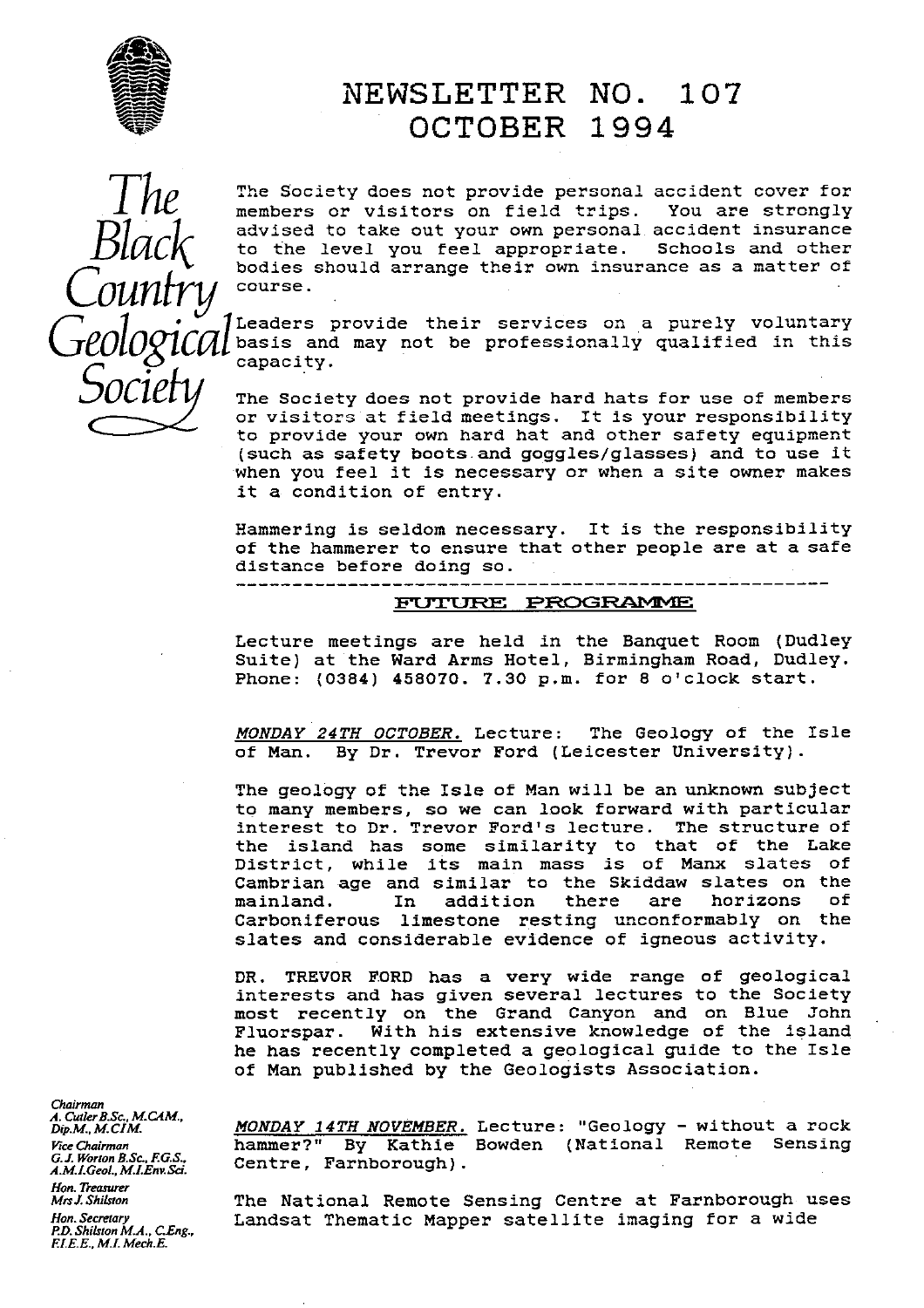variety of applications, in particular for environmental studies of vegetation cover and land use. For geological studies the large land areas that can be surveyed by satellite have enabled scientists to look at landforms on a much broader scale, not possible with ground-based surveys.

This lecture will describe the techniques of geological exploration using satellite data giving a new dimension to the traditional geological mapping.

KATHIE BOWDEN is an Applications Consultant with the NRSC at Farnborough.

SATURDAY 19TH NOVEMBER 10.00 a.m. to 5.00 p.m. Dayschool "The Midlands through geological time".

Lecturers: Dr. Alan Thomas and Dr. Paul Smith. At Lapworth Museum, School of Earth Sciences, Birmingham University, Edgbaston.

This is the first of three linked Saturday dayschools. "The Midlands through geological time" run by the School of Earth Sciences, Birmingham University; the others are on 25th February and 13th May 1995.<br>Details and booking:

School of Continuing Studies, University of Birmingham, Edgbaston, Birmingham B15 2TT Tel: (021) 414 5606/7/8.

MONDAY 28TH NOVEMBER. Lecture: Pleistocene geology of the Ioess plateau of China. By Dr. David Keen (Coventry University).

Dr. David Keen writes: "The loess windblown silt deposit of northcentral China is the most extensive and uniform body of terrestrial sediment on Earth. It is up to 350m thick and has been continuously deposited for at least the last 2.5 million years. Its stratigraphy and its included soils and fossils have potentially the most complete record of the climatic changes of the Quaternary anywhere on land.

Our Chinese work arose out of a three-week visit to the loess plateau in September 1992. In the lecture I will give a brief resume of the work done by Chinese and foreign workers to unravel this climatic sequence and will also show some of the work done by the combined University of London/Coventry/Liverpool team since 1990."

DR. DAVID KEEN is Reader in Palaeontology at Coventry University with special interests in Quaternary geology and Palaeontology, in particular Quaternary Mollusca. He is also Proceedings Editor for the Geologists Association.

*MONDAY 16TH JANUARY 1995.* Lecture: Tales of teeth and tails - the origin of fish". By Dr. Paul Smith (Birmingham University).

MONDAY 20TH FEBRUARY. AGM followed by a talk "Geology of Iceland" by Alf Cole (Society Member).

MONDAY 6TH MARCH. Lecture on mineral exploration by Clyde Leys (RTZ Mining & Exploration Ltd)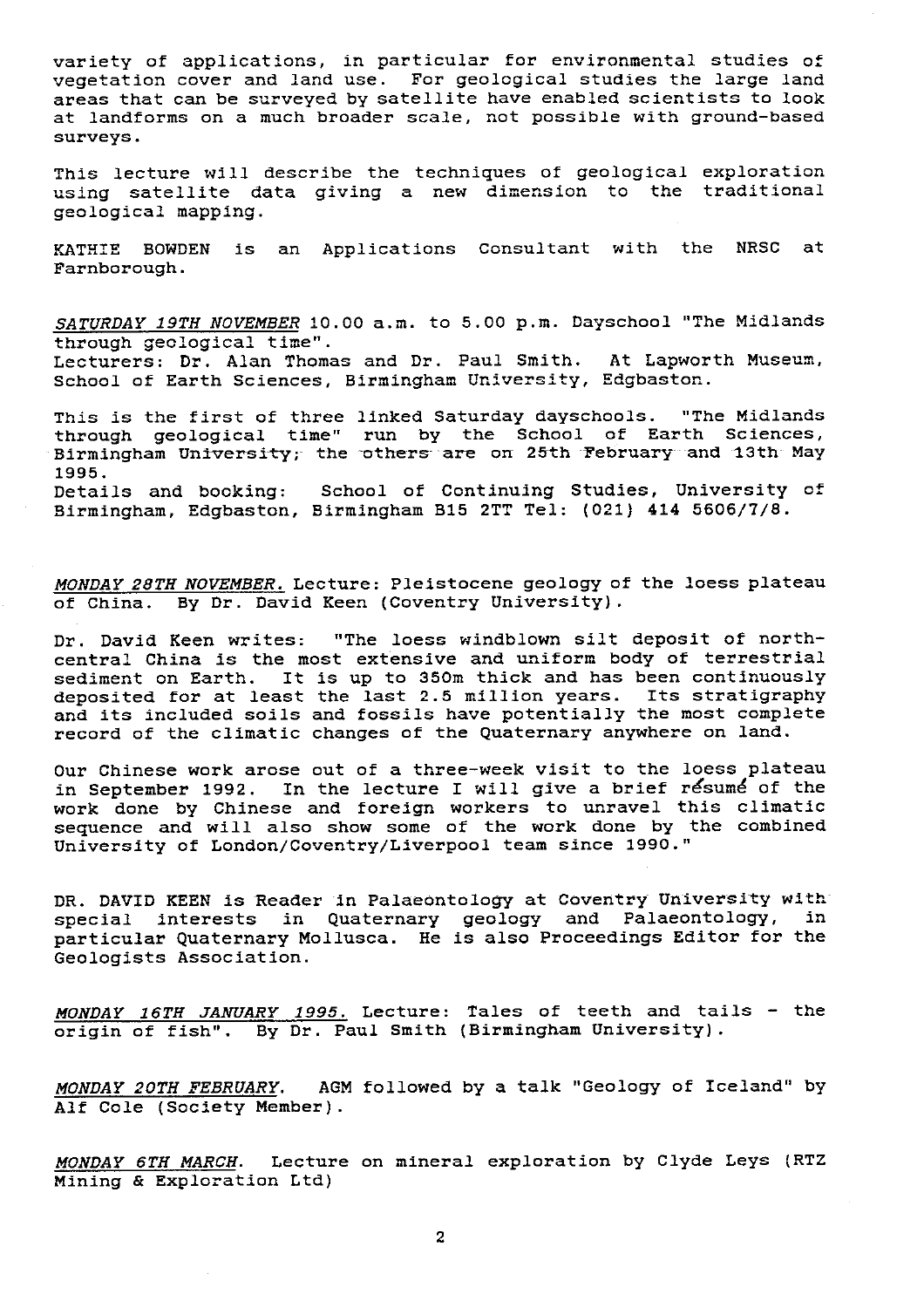#### **EDITORIAL**

I planned my summer vacation with no thought of geology but it is not so easy to escape. I travelled to Italy, to Venice, and appreciated the danger of rising sea-levels and the optimism and human folly of placing high buildings on low-lying silt and mud. I went to Elba and visited a splendid mineral museum. Finally, I walked part of the coastal section of the Cleveland Way where the scenery was so dependent an geology and where the consequences of marine erosion were all too apparent, not least in the reduction of the smartest hotel in Scarborough to a very tidy and carefully grassed over landslip.

The Rock and Fossil Fair illustrated many aspects of the subject: buildings, civil engineering, education, academe, conservation and commerce. It was a joy to meet so many enthusiatic people, notably small children and delightful teenagers. Interest in our society was considerable and we look forward to welcoming new members recruited from our stand.

#### **REPORTS**

#### Geologists' Association Meeting to the Chester Area, 23/24 July 1994

About 30 people - ranging from novices to the knowledgeable - assembled to enjoy the geological delights of Chester and its environs.

Chester itself owes its origins to its geology, being on a hill of red sandstone and flanked by a navigable river, an ideal site for Roman and earlier settlement. On Friday evening Jim Spencer, of Manchester Geological Association, led us on an excellent guided tour of Chester. At Minerva's quarry we examined a colourful outcrop of the Pebble Beds where flat-bedded silty sandstone has cross-bedded red sandstone above and below. Jim pointed out the lower sandstone shows slumped beds, scarce pebbles and an infilled channel, the flat-bedded unit is finer grained and was eroded during deposition of the upper unit and now dips east at about 10°, Haematite has been leached from it producing biscuit coloured bands. The upper limit shows abundant slumped bedding with more pebbles, and at the eastern end pebble lag deposits can be seen in an easterly-migrating channel. We went on to trace Chester's Roman past and saw how different architectural styles had superseded one another.

On Saturday we set off to explore the Dinantian of the Clwyd Hills under the leadership of Drs Wilson and Waters from BGS. I particularly enjoyed Craig Quarry, a huge working quarry in the Cefn Mawr Limestone, with its lower facies of dark, fine grained, fossiliferous limestones with interbedded shales and upper facies of pale, coarser grained limestone.

The limestones at the top of each cycle display evidence of subaerial exposure including fossil rootlets, karstic features and clay soils. Cycle correlations with other quarry sections further north suggest that the lowest cycles exposed here lie not within the Brigantian Stage but within the preceeding Asbian Stage. I could have happily spent the entire day in the coral bed at the top of the quarry sifting through the colonial and solitary corals, brachiopods and crinoids.

At Loggerheads Country Park students and experienced alike found the examples of early and late Asbian hard to tell apart, immediately after a pub lunch, and some turned their attention to enjoying the tranquility of dappled sunlight on a lazy stream instead.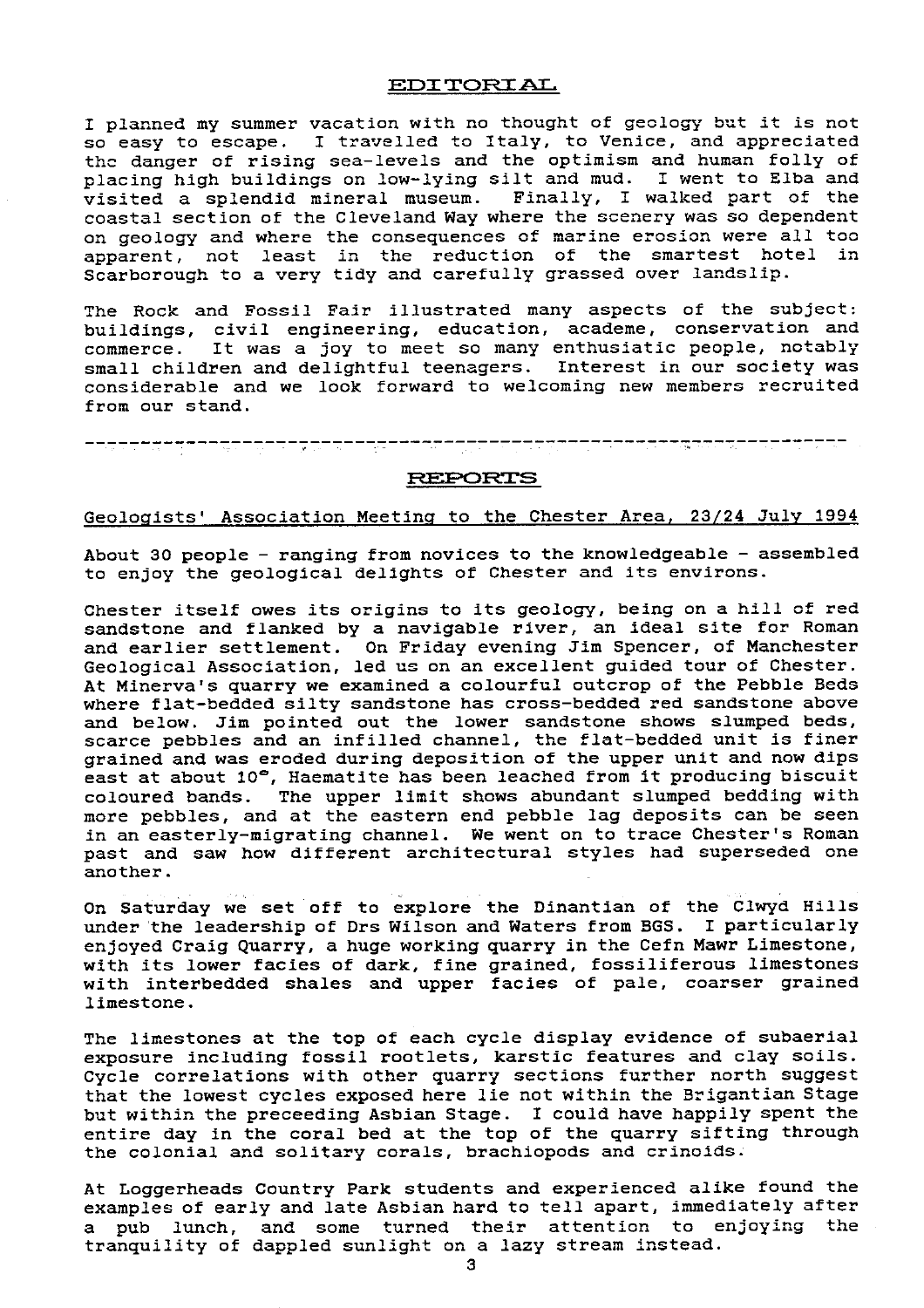For the evening Jim had planned another delightful walk - this time on the walls - to examine their geology and historical development.

Altogether an excellent weekend with something for everyone whatever their level of experience.

MARION JENKINS

# Rock and Fossil Fair, 24/25th September 1994

## 1. An appreciation

I am a laywoman with limited knowledge of geology: my horizons are limited so I plead your indulgence.

I spent Sunday at the Fair from opening to closing time and it was not five minutes too long. Every stand had its fascination, every stand<br>demanded my attention. I made many circular tours. It was demanded my attention. I made many circular tours. overwhelming. There was so much on offer. The stands were run by people who, once approached, were so friendly and helpful that my questions were keys to the floodgates of knowledge. I was in my modest geological element. The presence of so many keen young people (and their supportive parents) impressed me greatly: their needs and interests had been so carefully catered for. There was a plethora of books, minerals and fossils. I had a wonderful day.

JEAN SCOTT RITSON

2. Colin Reid reports that 2,500 people paid to atend Dudley Rock and Fossil Fair. Numbers were down compared with the last Fair partly because fewer people visited the museum than in 1992 when 'Dinosaur Mania' was at its height. The Fair received considerable sponsorship from local industry; contributors who would like greater involvement in future. Visitors were asked to comment on the Fair on their entry coupons for the Eurotunnel competition and favourable coments were far in excess of criticism. Some reported that the Fair was too crowded. (Do we restrict entry of build a bigger Town Hall?)

Colin wishes to see more interactive exhibits *and* in future will hold excursions in the afternoon only so that people can look round the Fair in the morning and learn of the excursions on offer. He would like to be open on Friday to attract school parties.

Dudley Fair is not a commercial Fair but a unique shop window on the exciting world of Geology.

It is typical of Colin that, only two days after the 1994 show, when I enquired about the Fair he talked more about plans and changes for the 1996 event. Watch this space!

#### 3. Thank You

I would like to offer my thanks to the 28 Society members who volunteered their services for the Dudley Rock and Fossil Fair.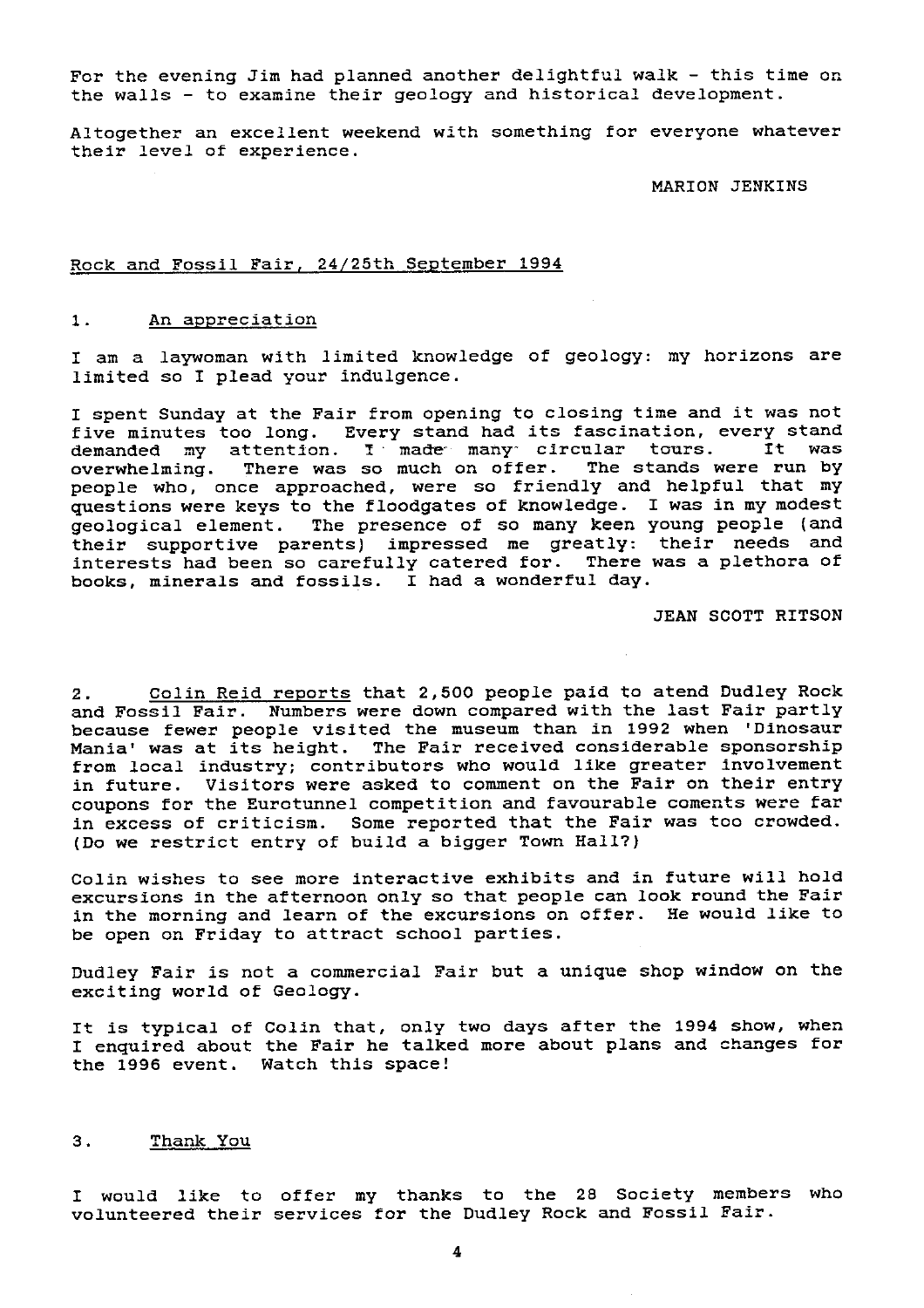I managed to do this directly with some people but others had gone "off duty" whilst I was looking the other way! There is no doubt that because of financial constraints it would have been very difficult, maybe impossible, to run the Fair without volunteer help. The willingness of so many Society members to assist made things much easier and relatively hassle free for me. So - thank you all.

## JUDITH SHILSTON

 $\mathcal{L}^{\mathcal{L}}(\mathbf{x})$  , we can have the contribution of

----------------------------------------------------------------------

## COURSES

## 1. University of Birmingham

Details and booking: University of Birmingham, School of Continuing Studies, Edgbaston, Birming?iam. B15 2TT Tel: (021) 414 5606/7/8

#### Evening classes

- (a) Fossils: a key to past worlds. Mondays, 10 meetings from 19 September 1994. Lecturer: John Armitage. At Codsall *High School.*
- (b) Fossils: the world of the vertebrates. Mondays, 10 meetings from 16 January 1995. Lecturer: John Armitage. At Codsall High School.
- (c) The geology, structure and landscape of Britain. Tuesdays, 20 meetings from 20 September 1994. Lecturer: John Armitage. At Wolverhampton College of Adult Education.
- (d) Introduction to rocks, minerals and fossils. Thursdays 10 meetings from 29 September 1994. Lecturer: Susan Beale. At School of Earth Sciences, Birmingham University, Edgbaston.

#### Daytime classes

Introduction to plate tectonics and stratigraphy. Thursdays 10.30am - 12.30pm. 10 meetings from 12 January 1995. Lecturer: Peter Toghill. At Winterbourne, Edgbaston.

 $\mathcal{A}_2$  ,  $\mathcal{A}_1$  , and  $\mathcal{A}_2$  , and  $\mathcal{A}_3$ 

#### Dayschools

The Midlands through geological time. 3 linked dayschools on Saturdays 19 November 1994, 25 February and 13 May 1995. Lecturers: Alan Thomas and Paul Smith. At Lapworth Museum, School of Earth Sciences, Birmingham University, Edgbaston.

## 2. University of Bristol

Details and booking: University of Bristol, Dept of Continuing Education, 8-10 Berkeley Square, Clifton, Bristol BS8 1HH. Tel: 0272 287172

(a) Field geology in Gloucestershire - Lydney and Westbury-on-Severn areas. Two linked dayschools on Saturdays 5th and 19th November 1994, 9am-4pm. Fee £26--70.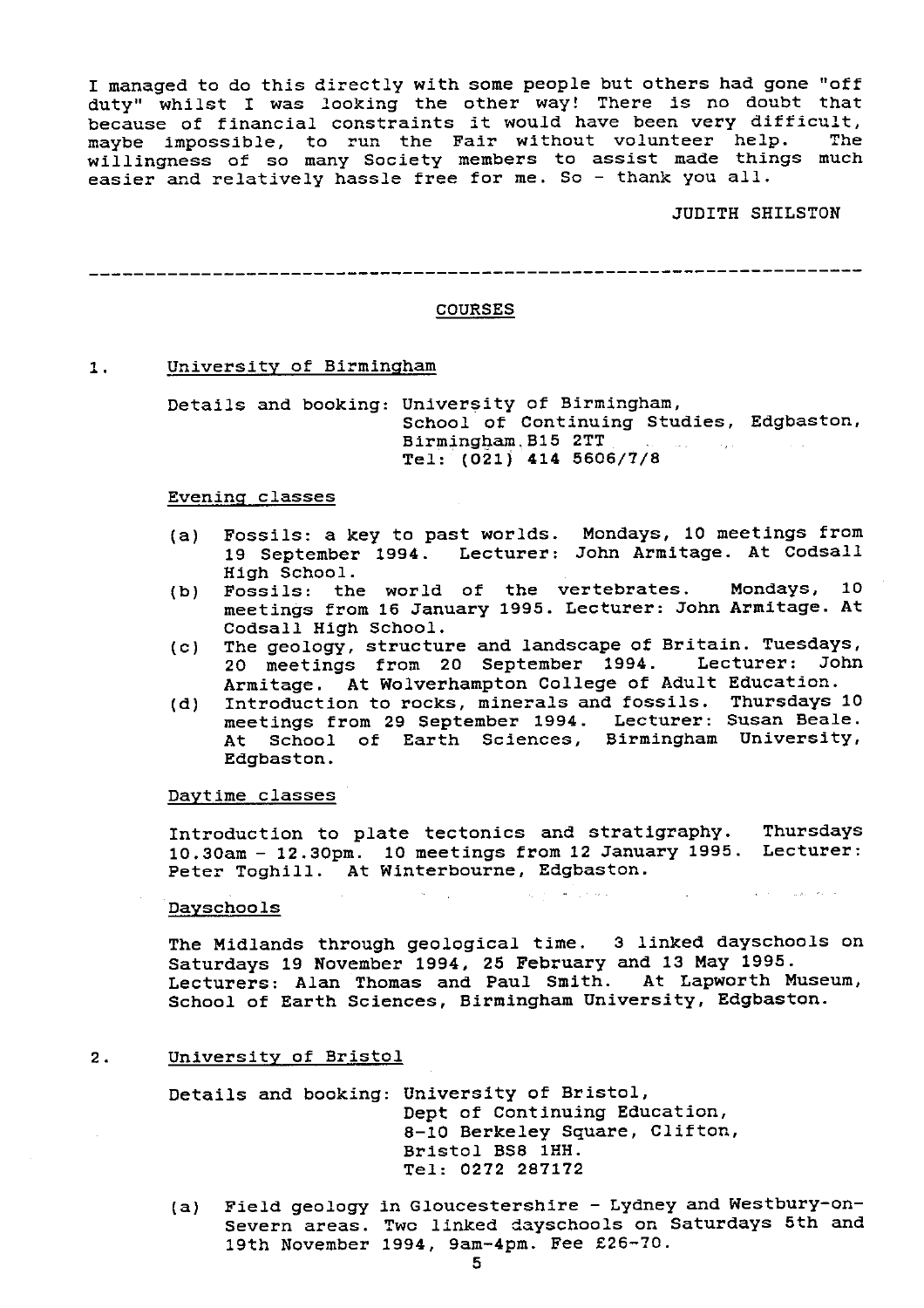- (b) The Cleeve Hill area a circular geological walk, Dayschool on Saturday 3 June 1995, 10am-4pm. Meet at Prestbury. Fee £11-  $50.$ <br>(c)
	- The ice age in the Cotswolds and Severn Vale, Dayschool on Saturday 8th April 1995, 10am-5pm. At Tewkesbury. Fee £13-SO.
	- (d) The south Malverns and adjacent areas a circular geological walk, Dayschool on Saturday 6th May 1995 10am-4pm. Meet at Hollybush.
	- (e) The geology of the Isle of Wight. Residential course 21- 23rd April 1995.
	- (f) Granite and slate in north Cornwall. Weekend cause 5-7th May 1995.
	- (g) Geology of the Isle of Mull. Residential course in June 1995.
	- (h) Geology of Guernsey. Residential course 15-19th May 1995.<br>(i) Geology of Cyprus. Residential course in September 1995.
	- Geology of Cyprus. Residential course in September 1995.

## 3. Part-time BSc degree course

This part-time course for BSc in Environmental Science or Geography is offered by Walsall College of Arts and Technology and Sutton College in conjunction with Coventry University. It is specially designed for people who are busy in the day but can attend in the evening.

Further details from: Gerard Hawley, Walsall College of Arts & Technology, St. Paul's Street, Walsall WS1 IXN Tel: (0922) 720824 ext. 300

(This course can be joined in September or February).

## NEWS IN BRIEF

'Earth Heritage Conservation' is a new book co-published by the Geological Society and the Open University, written for voluntary and professional conservationists with little or no knowledge of geology or amateur and professional geologists unfamiliar with the needs of Earth Heritage Conservation. The work involves the protection and management of landforms and natural and artificial rock exposures. Price £15 obtained from Geological Society Publishing House Tel 0225 445046.

## RIGS News

Warwickshire Geological Conservation have nominated two new RIGS to be administered by Staffordshire.

- 1. Dosthill Granite Quarry (SP 211998) is valuable as a research site and has Namurian Millstone Grit resting on mudstone of Cambrian Stockington Shale Formation. A large intrusion of Lamprophyre is present in the face.
- 2. Averill Brick Works (SP 221996) is an active pit in the Etruria and Halesowen Sandstone Formation.